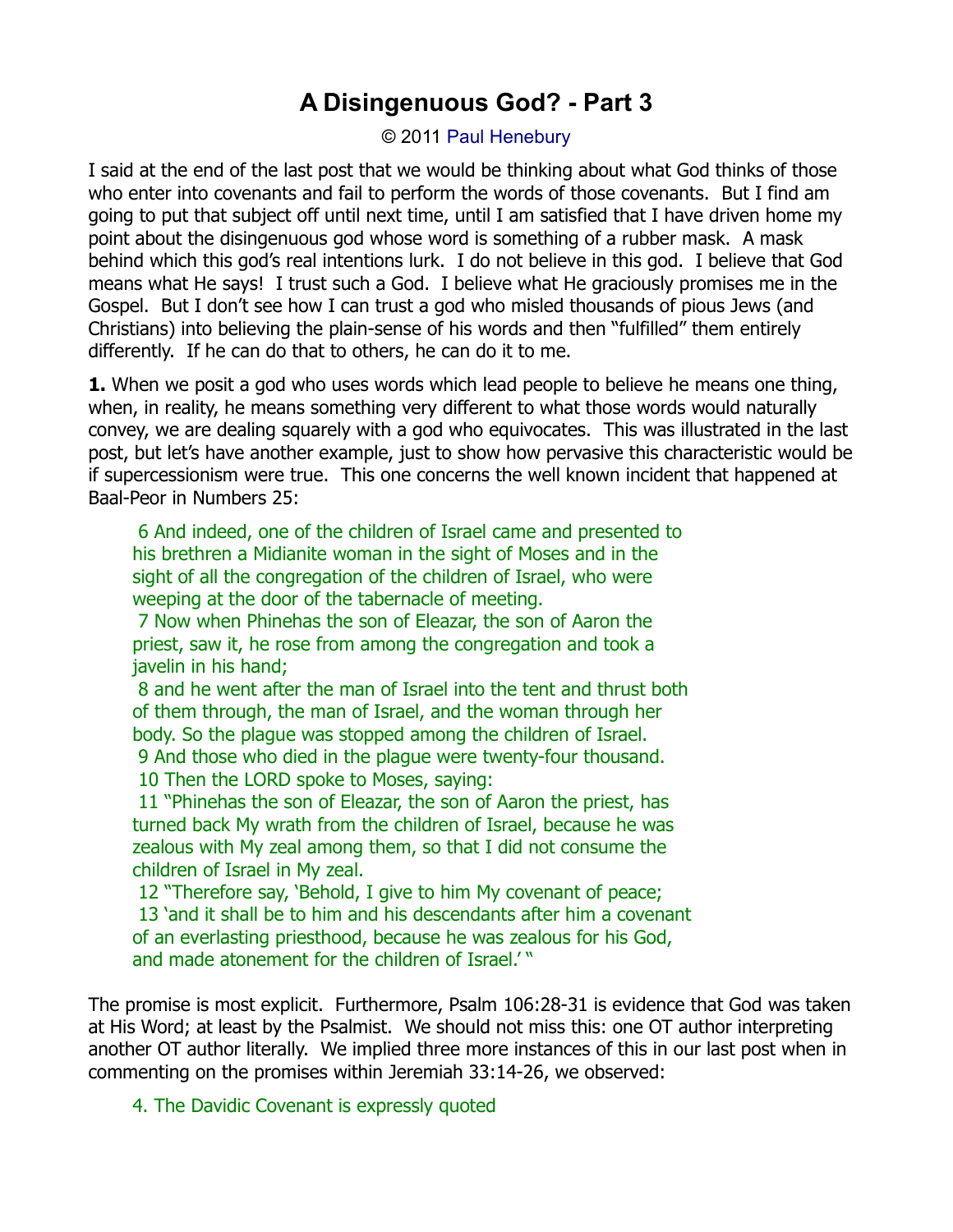## A Disingenuous God? - Part 3

5. The Priests will also offer to the Lord continually [probably a reference to the covenant in Num. 25]

6. God's intention to fulfill these promises is underlined by His intent to uphold His creation [cf. Gen. 8:22]

So what is God doing in these passages? Well, either the Lord is continuing the charade, or He means exactly what He says. Those are the choices, like it or lump it.

Have a look at Psalm 106:10-12. Notice that the people who experienced the deliverance at the Red Sea "believed His word" when they saw what God did. They may have had their doubts before the waters started doing strange things and the dry ground, which had been the Sea floor minutes before, appeared. But now they knew that God meant what He said and they believed Him. God is glorified when His people believe Him! He wants us to have faith in His Word. Quite how that is possible if, as supercessionists say, His words are filled with double-meanings, is anyone's guess.

**2.** When I write my posts I want to use words which convey a particular thoughtcontent to the people who read my posts. I do not want to use words that would likely lead my reader(s) to a conclusion that I myself am not driving at. If I wanted to say one thing and mean another it would be quite easy for me to do it. But why would I do it? And if what I was writing was a promise to a named person or group. Nay, a covenant oath!. What would possess me to use words which I knew would make them think something other than what I had in mind? Why would I equivocate?

This "God," whose very nature is to equivocate, is, it seems to me, a theological and philosophical quandary of colossal proportions. Theologically, it introduces a new and unwelcome element into the attributes of Deity. This element, as we have shown, is the attribute of equivocating communication. Or, more simply, "Equivocation." An attribute that throws all the others into suspicion. This is the god who leads people to believe one thing when he doesn't really intend to stick to the words he utters. This is the god who promises things in the plainest possible terms in the Old Testament, only to either alter or repeal them in the New Testament. If anyone knows a way out of this dilemma, let them have at it.

Within the field of Philosophy of Religion, you have the problem of nailing down God's own Self-description. Let us admit that Christ is the Word (Jn. 1:1-3), and that "all things were created through Him and for Him" (Col. 1:16). Let us also agree that "by the word of the LORD [God's covenant Name] the heavens were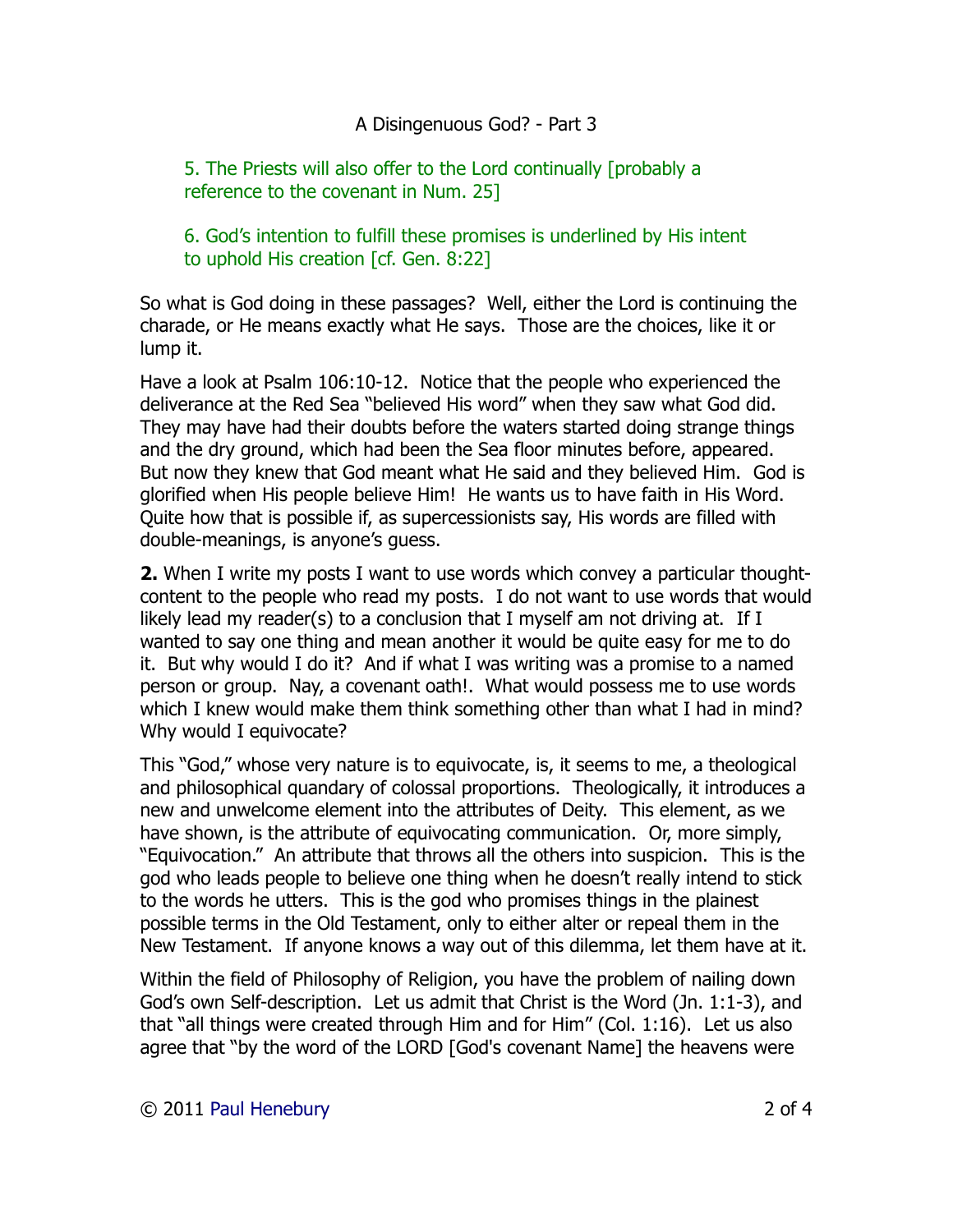made" (Psa. 33:5). What do we do with a passage like Psalm 105:6-11, which declares,

6 O seed of Abraham His servant, You children of Jacob, His chosen ones!

7 He is the LORD our God; His judgments are in all the earth. 8 He remembers His covenant forever, The word which He

commanded, for a thousand generations,

9 The covenant which He made with Abraham, And His oath to Isaac,

10 And confirmed it to Jacob for a statute, To Israel as an everlasting covenant,

11 Saying, "To you I will give the land of Canaan As the allotment of your inheritance,"

Verse 6 is included to show to whom the covenant LORD is speaking. It is to "Jacob" (Israel). God has made a covenant with them. Which covenant are we given to understand it is? No problem, it is the Abrahamic Covenant, confirmed to both Isaac and Jacob (vv. 9-10). How long will this covenant last? God remembers it "forever," "for a thousand generations," and it is called "an everlasting covenant" (vv. 8 & 10). What, in particular, does the Psalmist emphasize about this covenant? Despite replacement theologians' complaints that the land is not a major part of this covenant, we are told that God will give Israel "the land of Canaan" for an inheritance (v.11).

Okay, but what if God meant something other than "Israel" and "the land of Canaan" when He had this Psalm recorded? What if the word, which "is right" and "done in truth" (Psa. 33:4), does not mean what it appeared to mean to the Psalmist? What if the Word (Christ) Who gave the Word (Scripture) has a prevaricating character? (I do not say He does, but I am examining the fallout of supercessionist claims). If the NT will be given to reinterpret these covenant oaths of God so that their meaning is transformed (a view never directly taught in the NT), surely this impugns the character of biblical truth? Just what IS "truth" when the one who speaks it is proved to equivocate with such alarming frequency?

**3.** I have never come across an unbeliever arguing this line against God and the Bible, but if I were one I would be all over it! Christians place themselves on the horns of this dilemma by talking of typological and symbolic interpretations of these passages, or by claiming that the NT is necessary to interpret the Old. This demotes the OT to a subservient level to the NT. But it also leads those who entertain it to embrace double-speak: Now God means what He says, now